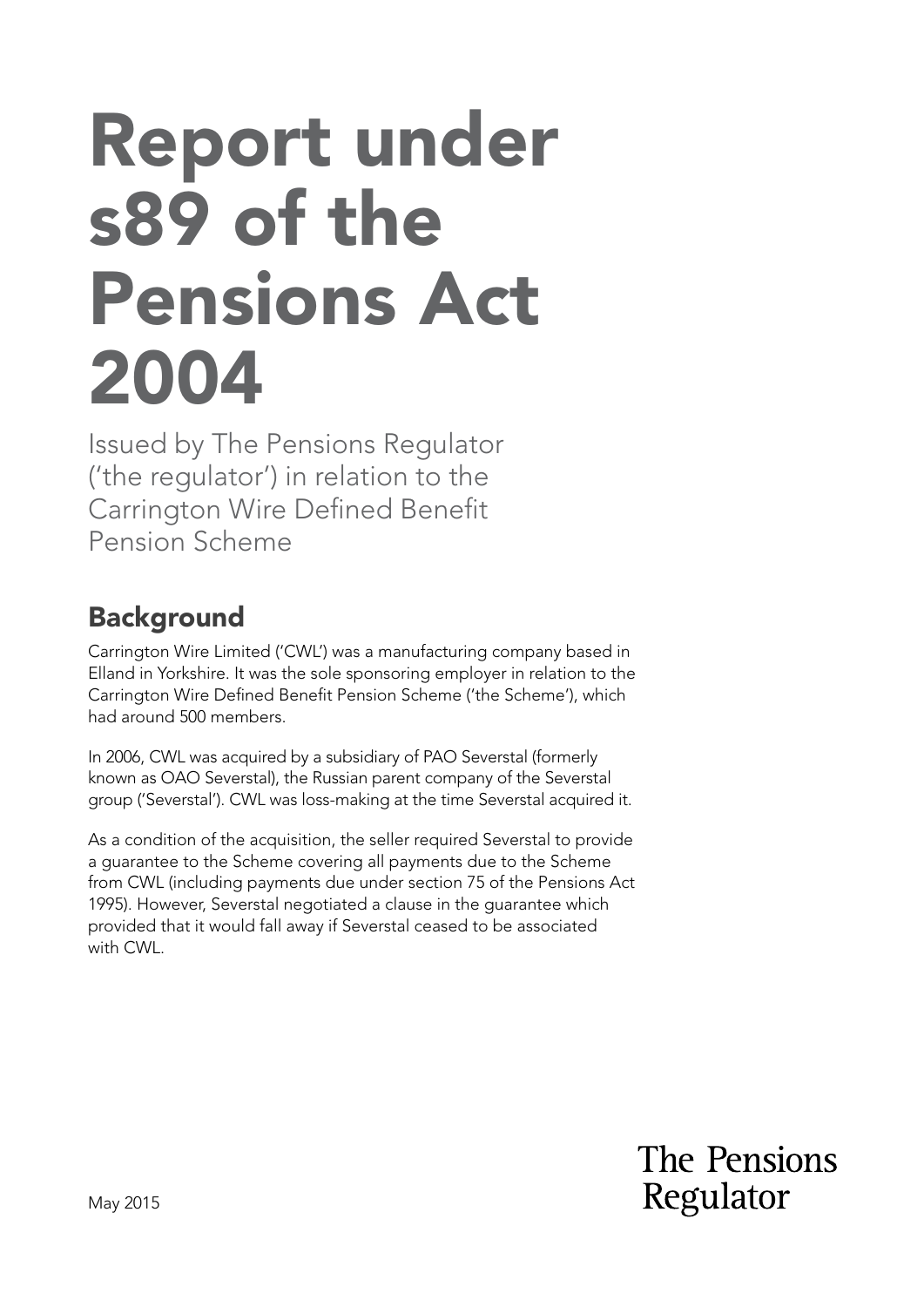### Events leading to regulatory action

Beginning in 2008, Severstal explored possible routes to exit its investment in CWL. Having considered various options (including a sale of CWL), in early 2010 Severstal informed the trustees, employees and the regulator that it had decided to commence a solvent wind-down of CWL. Severstal assured the trustees that it would continue to honour the guarantee following the wind-down.

In February 2010, CWL's manufacturing facilities were closed by Severstal and CWL's plant and machinery were transported to Russia. Following this and the associated redundancies of nearly all of CWL's employees, the solvent wind-down of CWL was effectively complete. CWL was left with only one material asset (a property) and no ongoing business, but retained a substantial liability to the Scheme.

However, without informing the trustees or the regulator, Severstal entered into negotiations with Mr Richard Williams, sole director and shareholder of a shell company named Gillico Limited ('Gillico'), for the sale of CWL.

On 16 June 2010, Severstal sold the entire shareholding in CWL to Gillico for £1, with a purported working capital adjustment of £400,000, the majority of which was received by Mr Williams personally. The sale meant that the Scheme lost the beneft of the guarantee and became solely reliant on CWL, which Severstal had already wound down.

CWL entered liquidation in December 2012, and entered the Pension Protection Fund ('PPF') assessment period on the same date.

# Regulatory action

Following a thorough investigation involving the review of a substantial volume of documents, the regulator issued a warning notice on 30 November 2012 seeking the imposition of contribution notices on PAO Severstal, its subsidiary OAO Severstal-Metiz (together, the 'Russian Targets') and Mr Williams.

The warning notice argued that the three targets were party to a series of acts, culminating in the sale of CWL, which was materially detrimental to the likelihood of accrued scheme benefts being received, and/or which had the main purpose of preventing the recovery of the whole or any part of a debt which was, or might become, due under section 75 of the Pensions Act 1995.

2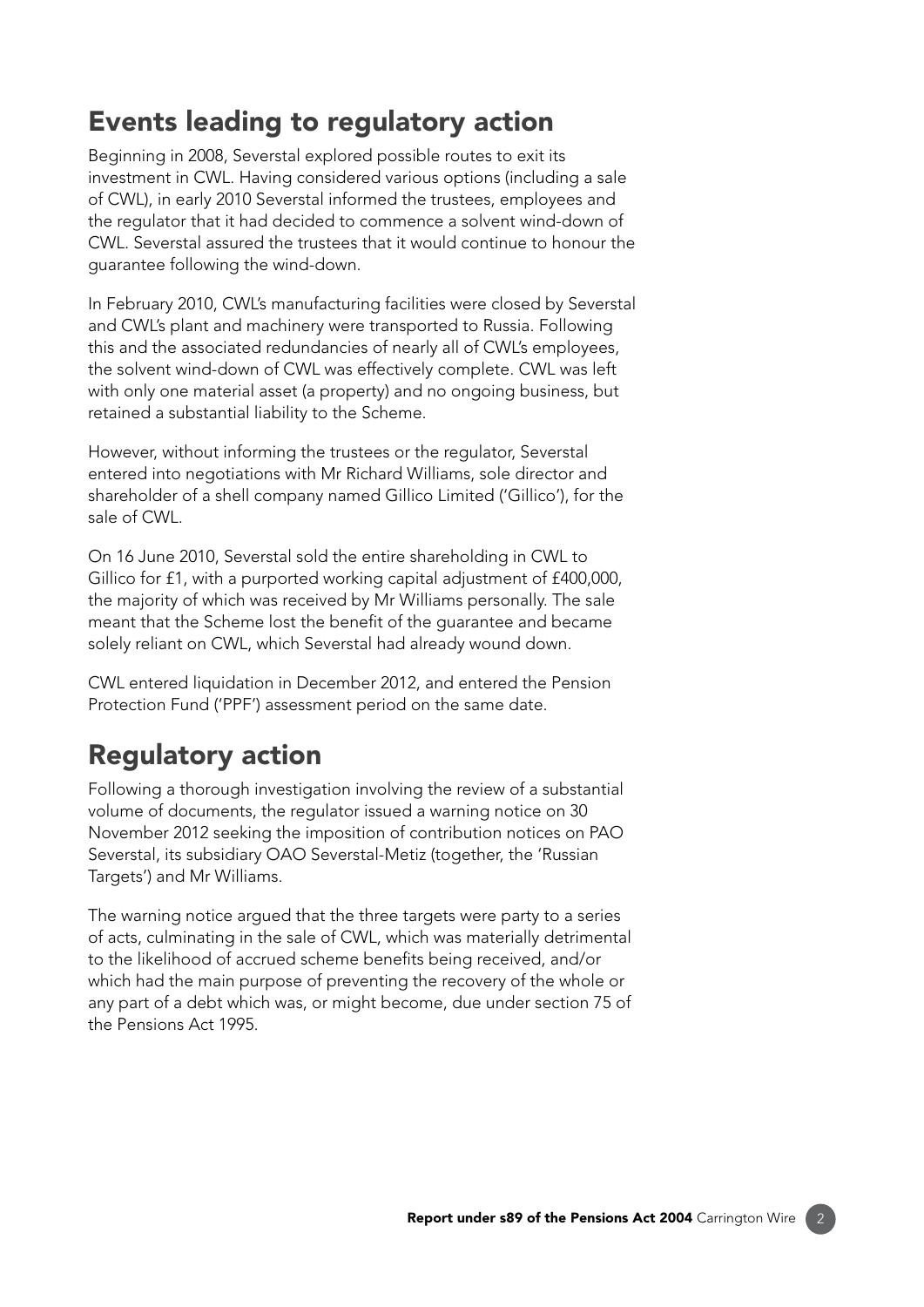The warning notice sought contribution notices in the sum of approximately £17.7 million against the Russian Targets on a joint and several basis (being the estimated s75 deficit in the Scheme at the time of the sale of CWL, less funds which the Scheme had received shortly after that date). The regulator was of the view that it would be reasonable to seek these sums despite the fact that Severstal had provided considerable downstream support to CWL during its period of ownership.

The warning notice also sought a contribution notice against Mr Williams in the sum of approximately £380,000 (being equal to the part of the purported working capital adjustment which he personally received), on a joint and several basis with the Russian Targets.

The targets made representations in relation to the warning notice. The targets' representations included arguments that the 'main purpose' test was not met in these circumstances, because the acts had not prevented recovery from the sponsoring employer (CWL), but rather a third party under a guarantee (Severstal).

Following consideration of all the directly affected parties' representations (including those made by the Russian Targets and Mr Williams), the matter was passed to the Determinations Panel in June 2014. An oral hearing was scheduled for January 2015.

#### Outcome

Settlement discussions instigated by the Russian Targets took place between those parties and the regulator prior to the scheduled hearing date. The Russian Targets made a number of offers, culminating in a final offer of £8.5 million.

In considering this offer, the regulator took into account the fact that the Russian Targets had no assets in the UK and that any enforcement action would have to proceed through the Russian courts. Whilst the regulator was confident that it had a strong case, it obtained and considered specialist advice on enforcement of contribution notices in Russia.

The regulator agreed to withdraw the case from the Determinations Panel, as far as it related to the Russian Targets, following the payment of £8.5 million to the Scheme. The funds were transferred to the Scheme in January 2015.

A hearing in relation to the third target, Mr Williams, was held on 11 March 2015. Following that hearing the Determinations Panel decided that a contribution notice should be issued to Mr Williams in the sum of £382,136.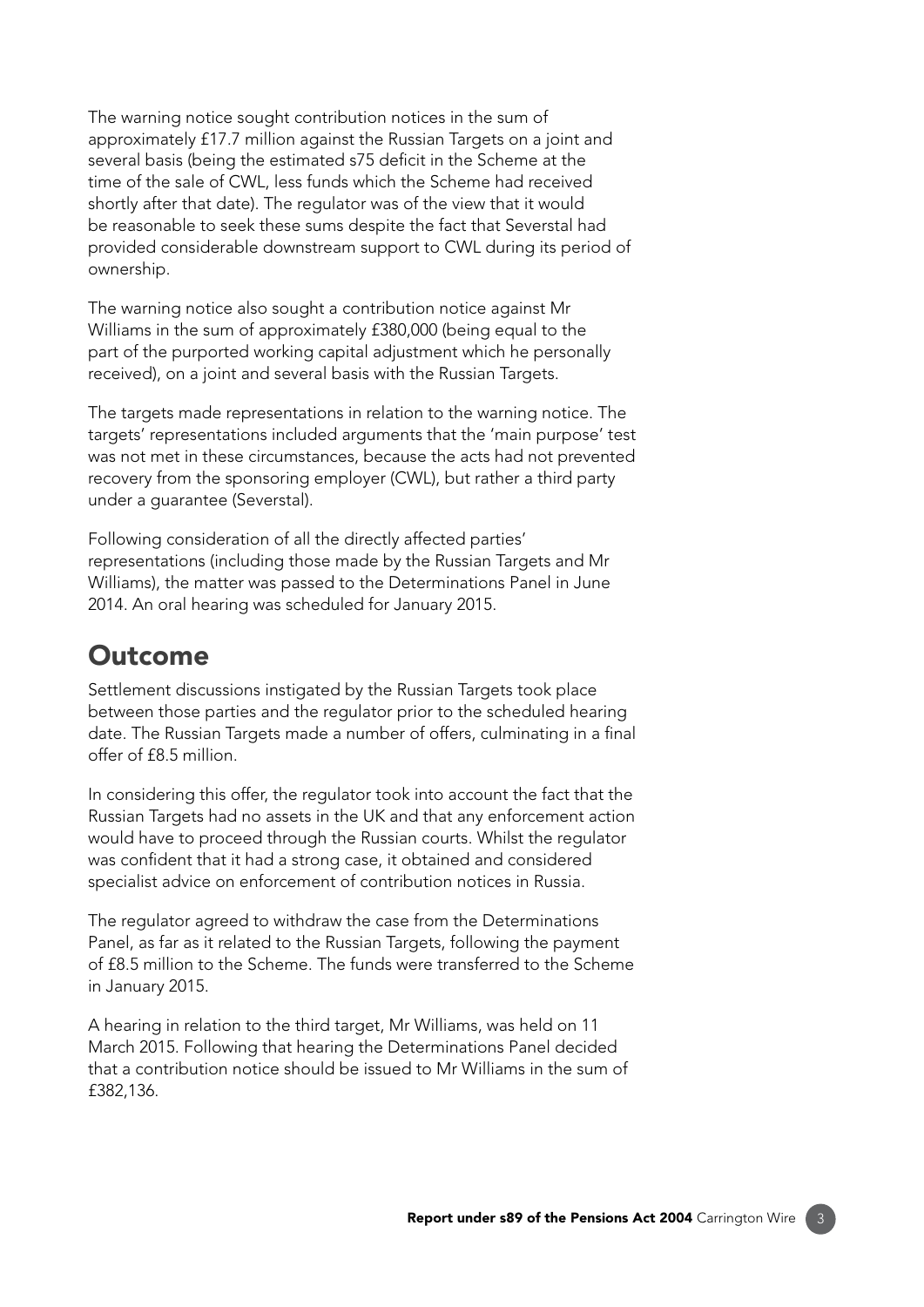[The Panel's full determination can be found at](https://www.thepensionsregulator.gov.uk/en/document-library/enforcement-activity/determination-notices) www.tpr.gov.uk/ determinations, however the following points are of note:

- ▶ The Panel held that the 'main purpose test' in section 38(5)(a)(i) of the Pensions Act 2004 extends to acts which prevent recovery under a guarantee. This includes situations where the acts take place prior to liability under the guarantee being established.
- ▶ The 'material detriment test' in section 38A of the Act was met because of the effect of the acts on the 'scheme obligations' under the guarantee.
- When considering the reasonableness of issuing a contribution notice, the reference to a target's 'fnancial circumstances' under section 38(7)(f) is not limited to the target's current financial worth but also includes consideration of how the target has ended up in the financial position in which he currently finds himself. This includes taking into account the target's receipt of monies and how they have been used.
- $\blacktriangleright$  The Panel accepted that it was correct to draw a distinction between the issuing of a contribution notice and its enforcement. Questions about the ability to recover and the costs and proportionality of so doing are far less relevant to the decision to issue a contribution notice than to decisions over whether and how it should be enforced.

The Scheme's PPF deficit $^*$  at the start of the assessment period was estimated to be around £16 million. As the regulatory action will not lead to the recovery of an amount in excess of this deficit, the Scheme will transfer to the PPF and members will receive PPF compensation rather than scheme benefits. However the regulatory action has significantly reduced the PPF's exposure in relation to this Scheme.

> \* The amount by which the value of the assets of the scheme was less than the cost of providing PPF compensation to the Scheme's members.